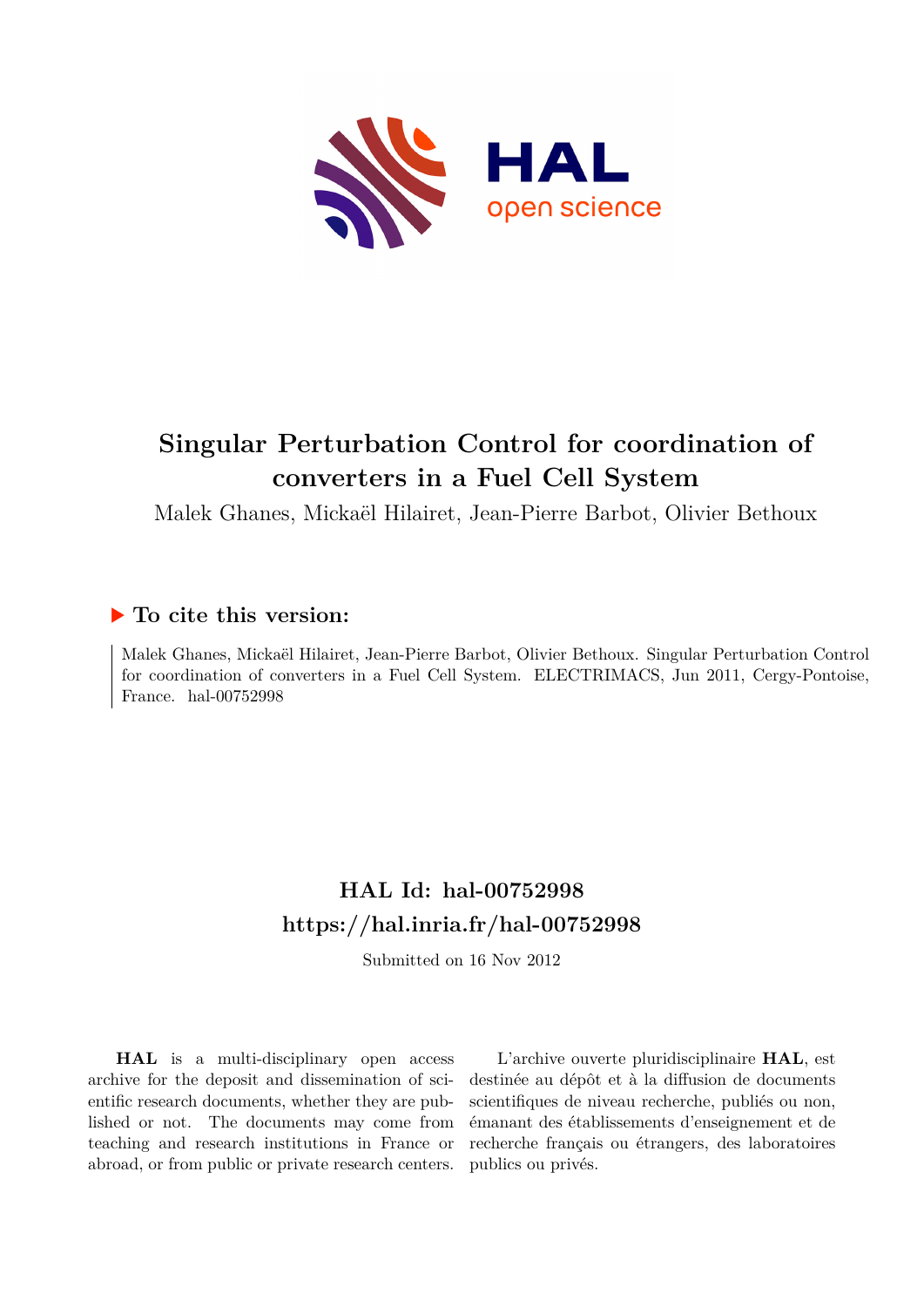# **SINGULAR PERTURBATION CONTROL FOR COORDINATION OF CONVERTERS IN A FUEL CELL SYSTEM**

M. Ghanes<sup>1</sup>, M. Hilairet<sup>2</sup>, J-P. Barbot<sup>1,3</sup>, O. Bethoux<sup>2</sup>

1. ECS-Lab ENSEA, EA 3649, Cergy-Pentoise, France.

e-mail : [ghanes@ensea.fr](mailto:malek.ghanes@ensea.fr) , [barbot@ensea.fr](mailto:jean-pierre.barbot@ensea.fr)

2. Laboratoire de Génie Electrique de Paris (LGEP) / SPEE-Labs, CNRS UMR 8507, France.

e-mail : [mickael.hilairet@lgep.supelec.fr](mailto:mickael.hilairet@lgep.supelec.fr) , [olivier.bethoux@lgep.supelec.fr](mailto:olivier.bethoux@lgep.supelec.fr)

3. EPI-ALIEN, INRIA, France.

**Abstract -** In this paper, the converters coordination problem of a fuel cell system involving a hydrogen fuel cell (FC) with supercapacitors (SCs) for applications with high instantaneous dynamic power is considered. A singular perturbation approach is used to solve the control problem under unknown variable load, where the convergence of the voltage controller is analyzed by using Lyapunov theory. Simulation results show the performances of the proposed approach against a significant FC-SCs benchmark.

**Keyword -** Fuel cell, supercapacitors, power management, energy-shaping, singular perturbation approach.

### **1 PROBLEM STATEMENT**

In this paper we consider the problem of the power management of an hydrogen Fuel Cell (FC) system associated to a reversible impulse energy source (the supercapacitors) due to the development increasing of electric and hybrid vehicles since 2009. The FC must deliver a slowly varying current, not more than 4A/s for a 0.5kW/12.5V FC [\[3\]](#page-6-0), and 10A/s for a 20kW/48V FC [\[4\]](#page-6-1) as example. That is why the FC needs to be associated with other sources (here the supercapacitors) which supply short pulse energy and fill the temporary failure of the FC [\[1,](#page-6-2) [2,](#page-6-3) [5\]](#page-6-4). Solving the problem leads to a design challenge consisting to choose power components, to design an adapted architecture and to define the appropriate associated control strategy [\[8\]](#page-6-5).

The parallel architecture is the most suitable structure: the components have lower stress, the management of power is easy and is more reliable [\[9,](#page-6-6) [10\]](#page-6-7). The parallel structure with two converters (Fig. [1\)](#page-1-0) (see [\[12–](#page-6-8)[14\]](#page-7-0)), which associates a static converter with each source, allows perfect control of the power flow of each source However, its drawbacks are the inevitable losses associated with each static converter and a higher cost. This paper is dedicated to the study of the structure with two converters shown in Fig. [1.](#page-1-0)

Three major objectives of the problem statement are the respect of FC dynamics (mainly limited by the time response of the air compressor), control of the storage device (SCs) state of charge and the power response (positive or negative) required by the load. It means that the current delivered by the FC must have smooth behavior in order to ensure its live time, while the SCs provide the load power transient. The hybridization of the electrical supply is highly recommended to limit the dynamic effects and a special attention is also required for the shut-down and startup procedures to preserve the fuel cell performances and enhance its durability. Therefore, it seems clear that the DC bus regulation is managed by the supercapacitors.



<span id="page-1-0"></span>Fig. 1. Two converters parallel structure studied in this work.

To reach the objectives, high-performance controllers are readily available based on the system state [\[9,](#page-6-6) [17\]](#page-7-1), fuzzy logic [\[18,](#page-7-2) [19\]](#page-7-3), proportionalintegral controllers [\[3,](#page-6-0) [11\]](#page-6-9), RST controller [\[20\]](#page-7-4), passivity [\[21\]](#page-7-5), flatness [\[22,](#page-7-6)[23\]](#page-7-7) or model predictive control [\[15\]](#page-7-8).

Alternative approach exist such as optimal control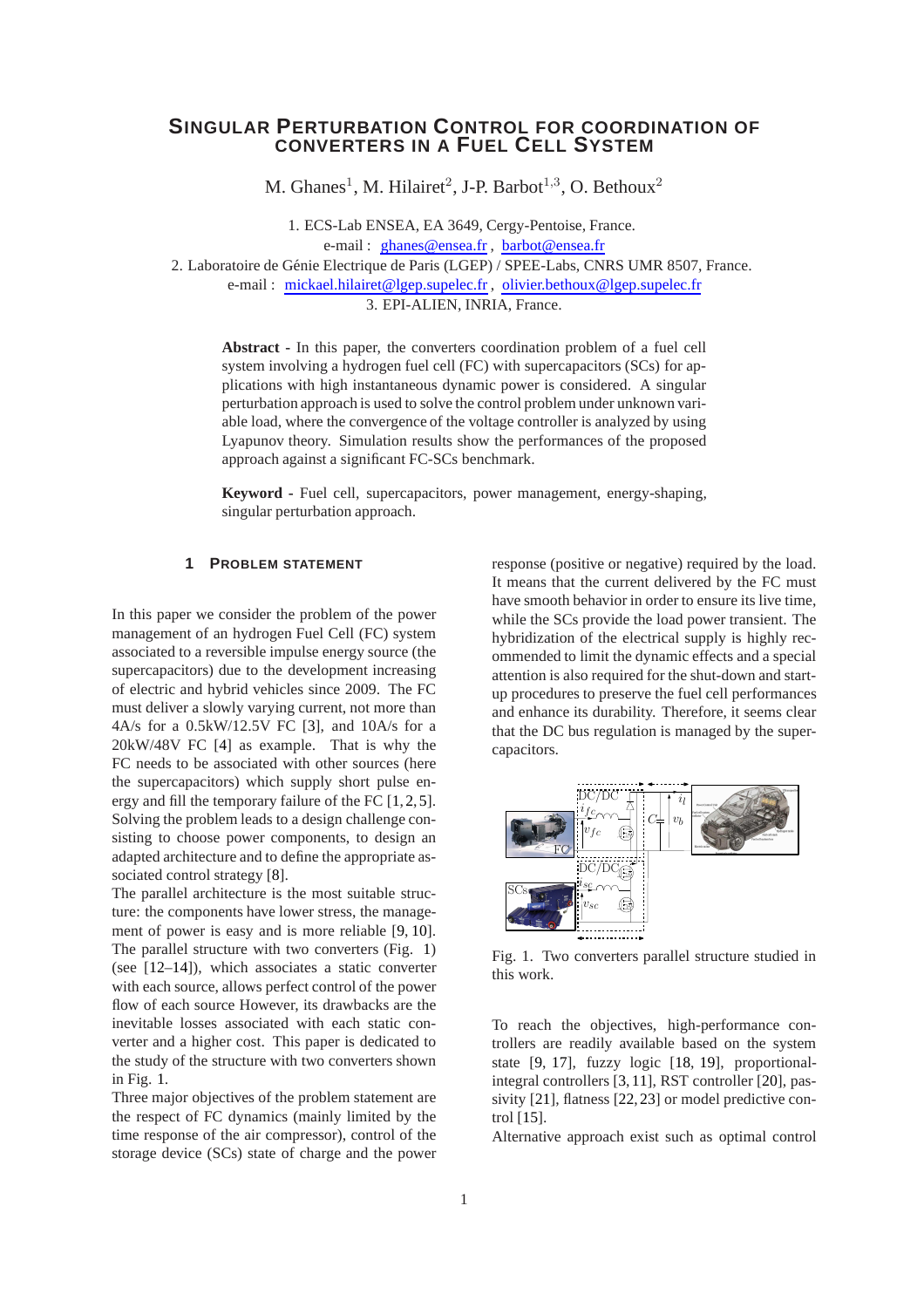[\[7\]](#page-6-10), dynamic programming [\[24\]](#page-7-9) or emperical control associated with a multi objective genetic algorithm optimization [\[6\]](#page-6-11) that has been applied for the supervisory power train control problem in charge sustaining hybrid electric vehicles. However, these approach are based on the *a priori* knowledge of the power load, thus real-time control is not straightforward implementable.

The frequency decoupling method using two cascaded loops of currents and voltages proposed in [\[11\]](#page-6-9) allows to have :

The SCs supply power transient, while the FC supplies the mean power (This slow FC dynamics increases the system life time).

Modification of the power load induces a change in the DC bus voltage.

The gains are tuned to ensure the closed-loop system stability, although it has not been theoretically proved.

In the work of [\[16\]](#page-7-10), a passivity based approach is adopted where the closed-loop system stability is proved. However, to overcome the difficulty of the known load, the authors have proposed to use an observer estimating the unknown resistance load or an integral action.

In this paper, a controller based on singular perturbation approach ( [\[28,](#page-7-11) [33\]](#page-7-12)) is proposed to respect the slower FC dynamics, control of the storage device (SCs) state of charge and the power response required by the load with a DC bus regulation. This solution permits to avoid the use an PI controller loop which is not very robust to load variation [\[11\]](#page-6-9) and the use of an observer or an integral action [\[16\]](#page-7-10). Moreover this approach is well adapted to the problem of FC-SCs control where the FC and SCs currents must be slow and fast respectively. A stability proof of the system is given.

The remaining of the paper is organized as follows : In section II, the idea of the singular perturbation (SP) approach is applied to the Nexa Ballard fuel cell system to design the proposed controller with a stability proof. Section III reports the simulation results.

#### **2 SINGULAR PERTURBATION APPROACH**

The control scheme problem is to drive the load voltage under the main constraint of slow variation of fuel cell current  $i_{fc}$  and the secondary constraint of super capacitor voltage  $V_{sc}$  regulation. In order to do these a singular perturbation approach [\[28,](#page-7-11) [33\]](#page-7-12) is used, so firstly a brief recall on such approach is recall and after that the control design of fuel cell and super capacitor system is present in this section.

#### 2.1 BRIEF RECALLS ON SINGULAR PERTURBATION

Let us consider the following nonlinear system:

<span id="page-2-0"></span>
$$
\dot{x} = f(x, z, \varepsilon) \tag{1}
$$

$$
\varepsilon \dot{z} = g(x, z, \varepsilon) \tag{2}
$$

with  $x \in R^m$ ,  $z \in R^n$ ,  $\varepsilon$  a small positive parameter and  $f \, g$  two analytical vector fields of appropriate dimension. Roughly speaking,  $x$  can be see as the slow state and  $z$  as the fast variable. Nevertheless, this must be quickly clarified in the next and some assumptions and theoretical developments must be recall. First of all, it is usual to decompose the system [\(1\)](#page-2-0)-[\(2\)](#page-2-0) in decoupled two time scales dynamic. For this, it is important to be able to compute the socalled slow manifold  $z = \phi(x, \varepsilon)$ , this manifold is the  $z$  behavior when the fast transient time is finish ("outside the boundary-layer"). The slow manifold  $\phi$  must verify the following equation:

$$
\dot{\varepsilon}\dot{\phi}(x,\varepsilon) = g(x,\phi(x,\varepsilon),\varepsilon) \tag{3}
$$

where  $\phi(x,\varepsilon) = \sum_{i=0}^{\infty} \alpha_i(x) \frac{\varepsilon^i}{i!}$  $\frac{\varepsilon^2}{i!}$  is computed iteratively [\[30\]](#page-7-13). For example the so-called frozen solution verify:

$$
0 = g(x, \alpha_0(x), 0)
$$

Condition is requested for the  $\alpha_0$  existence:

**Assumption A.1:** The Jacobian  $\{\frac{\partial g(x, z, 0)}{\partial z}\}\)$  is regular in the considered state space  $x \in \widetilde{D}_x \in R^M$  and  $z \in D_z \in R^n$ .

This assumption is directly linked to the implicit function theorem and in nonlinear case more than one solution is possible and in this case a fold appears, this is outside the scoop of this recall. Now, it is important to know if the system [\(1\)](#page-2-0)-[\(2\)](#page-2-0) converges on a slow manifold this is given by the well known Tikhonov's theorem [\[29\]](#page-7-14) but before recall the theorem it is necessary to analyze the fast dynamic on the boundary-layer. For this, a new state variable  $\eta = z - \phi$  is introduced and  $\eta$  converges rapidly to zero if the system behavior converges on the slow manifold.

The  $n$  dynamics is equal to

<span id="page-2-2"></span><span id="page-2-1"></span>
$$
\dot{\eta} = \frac{1}{\varepsilon} g(x, \phi(x, \varepsilon) + \eta, \varepsilon) - \frac{\partial(\phi(x, \varepsilon), \varepsilon)}{\partial t} \tag{4}
$$

Setting  $\varsigma = \frac{t}{\varepsilon}$ , [\(4\)](#page-2-1) may be rewritten

$$
\frac{\partial \eta}{\partial \varsigma} = g(x, \phi(x, \varepsilon) + \eta, \varepsilon) - \varepsilon \frac{\partial \phi(x, \varepsilon), \varepsilon)}{\partial \varsigma}
$$
 (5)

**Assumption A.2** The system [\(5\)](#page-2-2) is locally in  $\eta$  and uniformly in  $x$  exponentially stable.

<span id="page-2-3"></span>Hereafter, the Tikhonov's Theorem without considerations of time domain and existence and uniqueness of the solution (for example Lipschitz conditions are implicit).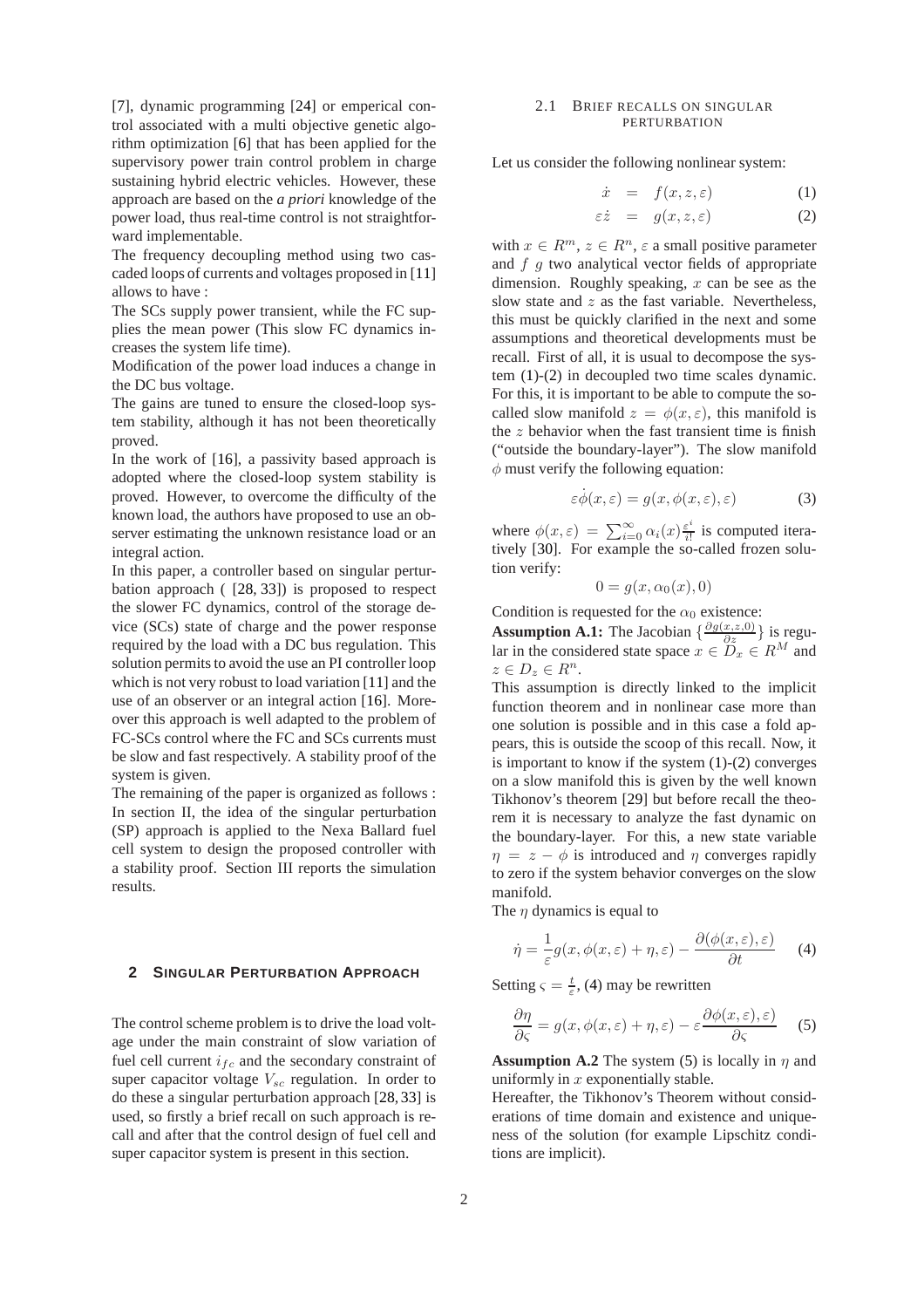**Theorem 2.1** *Under the assumptions A.1 and A.2 and for*  $\varepsilon \in R^+$  *sufficiently small, after a transient*  $t_1$  *the dynamics* [\(1\)](#page-2-0)-[\(2\)](#page-2-0) evolves on a slow dynamic *an his dynamic is equal to:*

<span id="page-3-0"></span>
$$
\dot{x} = g(x, \phi(x), \varepsilon) \tag{6}
$$

In many applications, [\(6\)](#page-3-0) is approximated at first order (the frozen solution of  $\phi$ )

<span id="page-3-4"></span>
$$
\dot{x} = g(x, \alpha_0(x), 0) \tag{7}
$$

As in the considered application the dynamics are too dynamically closed, some fast actuators (highgain feedback) are used [\[31\]](#page-7-15).

Considering, for the seck of simplicity, the following dynamical system

$$
\dot{\chi} = \tilde{f}(\chi, \zeta) \tag{8}
$$

$$
\dot{\zeta} = \tilde{g}(\chi, \zeta) + \tilde{\beta}(\chi)u \tag{9}
$$

with  $\chi \in R^m, \zeta \in R^n, u \in R^n$  and  $\tilde{\beta}$  regular for all  $\chi$ . Then setting, for example  $u = -\frac{1}{\varepsilon} \tilde{\beta}(\chi)^{-1} (\zeta - \zeta)$  $\alpha_0(\chi)$ ) the dynamic become:

<span id="page-3-1"></span>
$$
\dot{\chi} = f(\chi, \zeta) \tag{10}
$$

$$
\varepsilon \dot{\zeta} = \varepsilon \tilde{g}(\chi, \zeta) - (\zeta - \alpha_0(\chi)) \qquad (11)
$$

Dynamics [\(10\)](#page-3-1)-[\(11\)](#page-3-1) are similar to the dynamics [\(1\)](#page-2-0)- [\(2\)](#page-2-0), thus, it is possible to use the theorem [2.1](#page-2-3) and the slow dynamic of  $(10)-(11)$  $(10)-(11)$  in first approximation is equal to

$$
\dot{\chi} = f(\chi, \alpha_O(\chi)) \tag{12}
$$

**Remark 2.1** *In this paper, we often restrict our purpose to the first approximation of the slow manifold i.e.*  $\phi \simeq \alpha_O(x)$ *, nevertheless, for example, when the system behavior is too closed to a fold it is necessary to do a better* φ*'s approximation.*

2.2 FUEL CELL-SUPERCAPACITORS MODELS

#### **2.2.1 Power electronic's modeling**

In this paper, the modeling of the various elements is the same as in numerous studies [\[20,](#page-7-4) [21\]](#page-7-5).

**Fuel cell modeling** The model used is a static model [\[25](#page-7-16)[–27\]](#page-7-17) where the FC voltage  $v_{fc}$  is computed according to the current stack  $i_{fc}$  by a  $5^{th}$ order polynomial function of the stack current  $i_{fc}$  as shown in Fig. [2,](#page-3-2) in order to improve the simulation time and used a simple equation without loss of accuracy.



<span id="page-3-2"></span>**FC boost converter** To use the FC system in an electric power system, the FC must be connected the FC to a fixed DC bus voltage. In this case, the FC voltage must be increased, because it is often less than the DC bus voltage. The boost converter repre-sented in Fig. [\(3\)](#page-3-3) is controlled by binary input  $w_1(t)$ .



<span id="page-3-3"></span>Defining  $\alpha_1$  as the duty cycle of control variable  $w_1(t)$ , this subsystem can be represented by its average model (here, the switches are regarded as ideal):

$$
\frac{di_{fc}}{dt} = \frac{1}{L_{fc}} \left( -(1 - \alpha_1) v_b + v_{fc} \right)
$$
\n
$$
\frac{dv_b}{dt} = \frac{1}{C} \left( (1 - \alpha_1) i_{fc} - i_l \right)
$$
\n(13)

where  $v_b$  is the DC link voltage,  $v_{fc}$  is the FC voltage,  $i_l$  is the DC current delivered to the load and  $i_{fc}$ is the FC current.

The product between control input  $\alpha_1$  and state variable  $v<sub>b</sub>$  shows a non-linear behaviour of the converter.

**SCs boost converter** SCs can be charged or discharged; therefore the storage elements are connected to the DC bus through a reversible power converter.

The SCs used here have a constant capacity  $(C_{sc})$ and negligible losses. They are associated with an inductance  $(L_{sc})$  and a boost converter as shown in Fig. [\(4\)](#page-4-0). Two types of operations are possible : a buck operating mode when SCs receive energy from the DC bus, and a boost operating mode when SCs supply energy to the DC bus.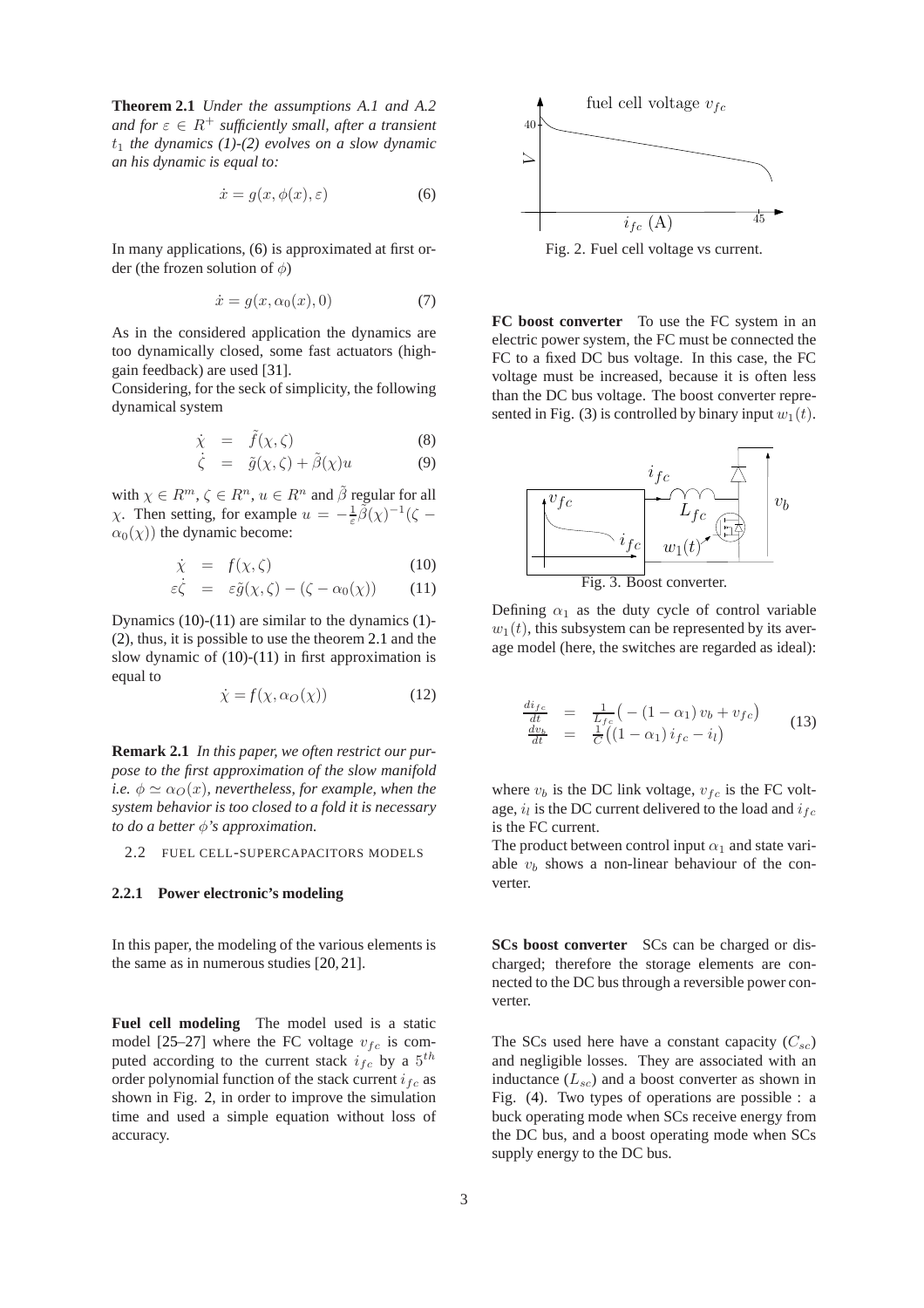

<span id="page-4-0"></span>Fig. 4. Boost converter.

We define  $\alpha_2$  as the duty cycle of control variable  $w_2(t)$ . The second sub-system is represented by an average model as follows:

$$
\frac{di_{sc}}{dt} = \frac{1}{L_{sc}} \left( -\left(1 - \alpha_2\right) v_b + v_{sc} \right)
$$
\n
$$
\frac{dv_{sc}}{dt} = -\frac{i_{sc}}{C_{sc}} \tag{14}
$$

**DC** bus and load model Fig. [\(5\)](#page-4-1) shows the model of the DC bus and the load. In our work, the load is modeled by a  $(R_l L_l)$  circuit, whose resistance value  $R_l$  varies according to the power required by the load.  $E_l$  represents the electromotive force of an electrical machine. When the electric load operates as a generator, this electromotive force (e.m.f.,  $E_l$ ) is positive. The average model is:

$$
\frac{dv_b}{dt} = \frac{1}{C} \left( \left( 1 - \alpha_1 \right) i_{fc} + \left( 1 - \alpha_2 \right) i_{sc} - i_l \right)
$$
\n
$$
\frac{di_l}{dt} = \frac{1}{L_l} \left( -R_l i_l + v_b \right) \tag{15}
$$



<span id="page-4-1"></span>Fig. 5. DC bus and load model.

#### **2.2.2 Two time scales complete model**

**Complete model** It follows that the complete "fuel cell -supercapacitors" system is represented by the  $5<sup>th</sup>$  order non-linear state space model :

$$
\dot{x}_1 = \frac{(1-\alpha_1)x_4 + (1-\alpha_2)x_5 - x_3}{C}
$$
\n
$$
\dot{x}_2 = -\frac{x_5}{C_{sc}}
$$
\n
$$
\dot{x}_3 = -\frac{R_L x_3 + x_1}{L_L}
$$
\n
$$
\dot{x}_4 = -\frac{(1-\alpha_1)x_1 + z}{L_L}
$$
\n
$$
\dot{x}_5 = -\frac{(1-\alpha_2)x_1 + x_2}{L_{sc}}
$$
\n(16)

with state space  $x(t) = [x_1; x_2; x_3; x_4; x_5]^t$  $= [v_b; v_{sc}; i_l; i_{fc}; i_{sc}]^t$ , control inputs  $u(t) =$  $[u_1; u_2]^t = [1 - \alpha_1; 1 - \alpha_2]^t$ , measures  $y(t) = x$  and  $z(t) = v_{fc}$ , and electromotive force  $E_l$  as a perturbation  $(d)$ . At this model, it is applied, similarly to [\[31\]](#page-7-15) and as it is recalled in the previous section two fast actuators. This fast actuators are two PI controllers which assign respectively  $I_{fc}$  and  $I_{sc}$  to a desired value  $I_{fc}^*$  and  $I_{sc}^*$ . Here, the dynamics of both PI are chosen such that assumptions A.1-A.2 are verified and outside the boundary-layer the dynamic is on the slow manifold and the system behavior is given by equation [\(7\)](#page-3-4).

## **2.2.3 Slow reduced model**

In order to present the slow reduced dynamics [\(16\)](#page-4-2) in input-state representation  $I_{fc}^*$  is considered as the input  $u_1$  and  $I_{sc}^*$  as the input  $u_2$  and from [\(7\)](#page-3-4) the reduced slow system is given by:

<span id="page-4-3"></span>
$$
\begin{array}{rcl}\n\dot{x}_1 &=& \frac{1}{C} \left( \frac{z_3}{x_1} u_1 + \frac{x_2}{x_1} u_2 - x_3 \right) \\
\dot{x}_2 &=& -\frac{u_2}{C_{sc}} \\
\dot{x}_3 &=& \frac{-R_t x_3 + x_1}{L_t}\n\end{array} \tag{17}
$$

with  $x = [x_1; x_2; x_3]^t = [v_b; v_{sc}; i_l]^t$ ; control inputs  $u = [u_1; u_2]^t = [i_{fc}; i_{sc}]^t$ , measures  $y =$  $[v_b; v_{sc}; i_l]^t$  and  $z = [i_{fc}; i_{sc}; v_{fc}]^t$ . It is important to note that the model [\(17\)](#page-4-3) is valid only if all its closed loop dynamic are slower than the dynamic of the fast actuator, here the PI controler which assign the current  $I_{fc}$  and  $I_{sc}$ , this will be a constrain in the design of the slow controllers.

#### 2.3 SLOW CONTROL DESIGN

The desired equilibrium point are the following one  $x^* = [v_b^*; v_{sc}^*, \frac{v_b^*}{R_l}]$ , with  $v_b^*$  and  $v_{sc}^*$  the DC bus and SCs desired voltages. As the constraint on  $I_{fc}$  is such that it dynamic must be very slow (i.e.  $\frac{dI_{fc}}{dt}$  <  $4As^{-1}$ )  $u_1$  is considered as a slow input and has only a slow effect on the convergence of the dynamic [\(17\)](#page-4-3). Consequently the gain on the  $u_1$  loop must be very small and the variation of the component of  $u_1$  must be filtered directly or implicitly. From these considerations  $u_1$  is designed as follow

<span id="page-4-4"></span>
$$
u_1 = I_{lm} - \frac{C_{cs}}{T} e_{sc}
$$
 (18)

<span id="page-4-2"></span>Where  $I_{lm}$  is an average of the current in the load (in reality a load's current filtered with a low past filter). Moreover,  $e_{sc} = V_{sc} - V_{sc}^*$  and T are chosen in order than the feedback on  $e_{sc}$  will be also sufficiently slow. Here it is important to note that  $e_{sc}$ is not filtered because  $V_{sc}^*$  is a constant and  $V_{sc}$  is proportional to the  $I_{sc}$  integral and then implicitly filtered. Now, as  $u_1$  is a slow input the second input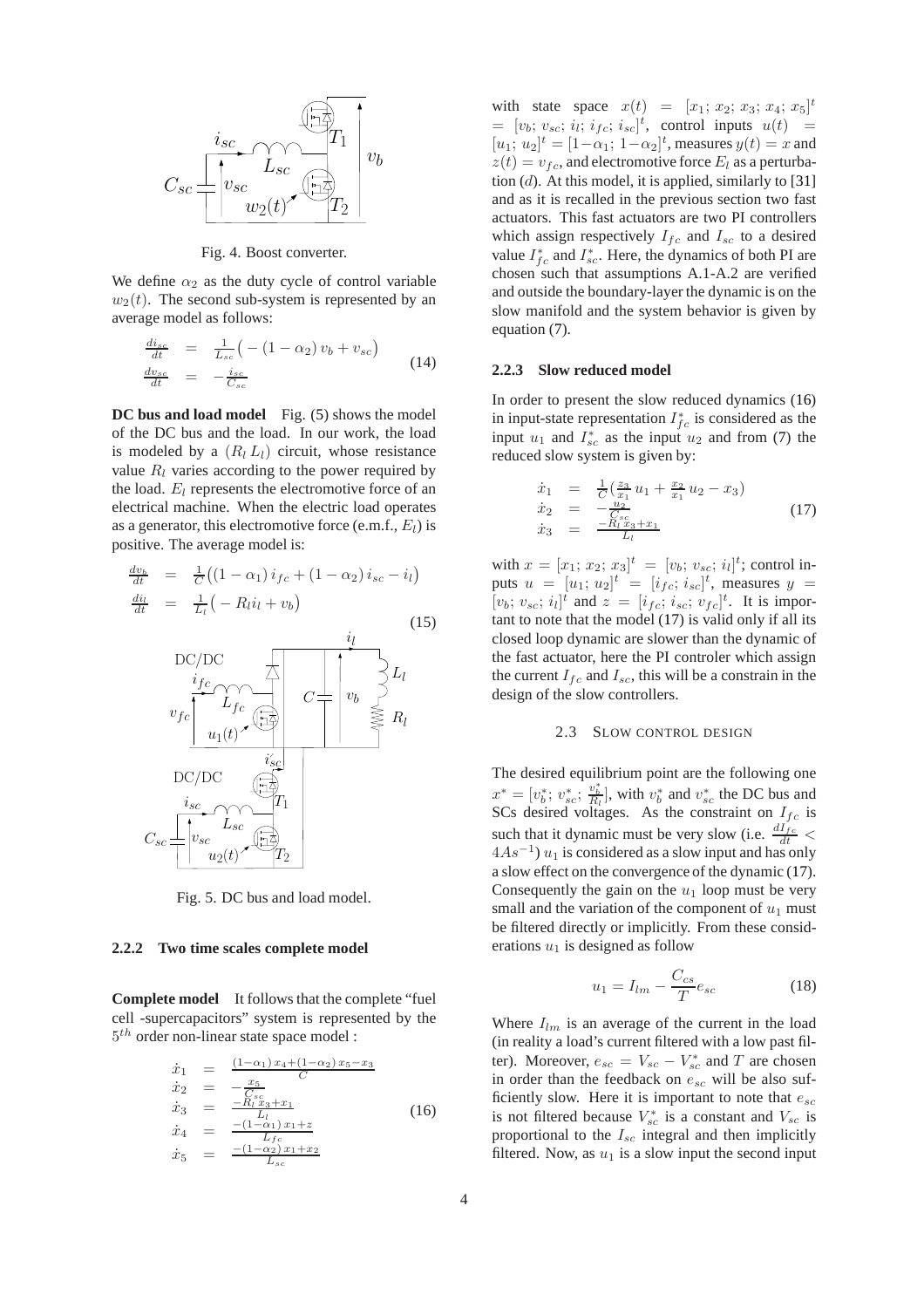$u_2$  can be faster than  $u_1$  but slower that the current loops driven by both PI fast actuators, so  $u_2$  is:

$$
u_2 = \frac{x_1}{x_2} \left[ \frac{C}{\tau} e_b - \frac{z_3}{x_1} (I_{lm} - \frac{C_{cs}}{T} e_{sc}) + x_3 \right]
$$
 (19)

with  $e_b = V_b - V_b^*$  and  $\tau$  is chosen in order than the feedback on  $e_b$  is slower that both PI fast actuators but faster that the loop on  $e_{sc}$ . From [\(18\)](#page-4-4) and [\(19\)](#page-5-0), it is possible to set the following proposition.

**Proposition 2.1** *The system [\(17\)](#page-4-3) under the controls*  $(18)$  and  $(19)$  is locally exponentially stable for  $V_b^*$ and  $V_{sc}^*$  constants with a bias on  $x_2 = V_{sc}$ .

**Proof 2.1** *Choosing the following Lyapunov function*  $V_T = V_1 + V_2 + V_3$  *with*  $V_1 = 0.5(x_3 - i_{lm})^2$ ,  $V_2 = 0.5e_b^2$  and  $V_3 = 0.5e_{sc}^2$ , the differentiation of  $V_2$  gives:

$$
\dot{V}_2 = -\frac{e_b^2}{\tau}
$$

*Consequently* e<sup>b</sup> *converges exponentially to zero uniformly with respect to*  $e_{sc}$  *and*  $e_{sc}$ . *The differentiation of*  $V_1$  *is equal to:* 

$$
\dot{V}_1 = (x_3 - i_{lm}) \frac{-R_l x_3 + x_1}{L_l}
$$

Setting  $e_i = x_3 - i_{lm}$  and the fact that  $i_{lm} = V_b^* / R_l$ *one has*

$$
\dot{V}_1 = e_i \frac{-R_l e_i + e_b}{L_l}
$$

as  $e_b$  *converge to zero independently of*  $e_i$  *then*  $e_i$ *also converges exponentially to zero and this uniformly with respect to*  $e_{sc}$ *. Finally*  $V_3$  *gives:* 

$$
\dot{V}_3 = -e_{sc}(\frac{\frac{x_1}{x_2}[\frac{C}{\tau}e_b - \frac{z_3}{x_1}(I_{lm} - \frac{C_{cs}}{T}e_{sc}) + x_3]}{C_{cs}})
$$

*Since*  $e_b$  *converges to zero and*  $x_3$  *to*  $i_{lm}$ *, then after such convergence one has*

$$
\dot{V}_3 = -\frac{e_{sc}}{C_{sc}} \left(\frac{z_3}{x_2} \frac{C_{sc}}{T} e_{sc} - \frac{z_3}{x_2} I_{lm} + \frac{x_1}{x_2} I_{lm}\right)
$$

*Which is locally exponentially stable for*  $x_2 > 0$ *, with a bias convergence of*  $e_{sc}$  *to*  $\frac{(z_3-x_1)I_{lm}T}{C_{cs}z_2}$ *. More-*Cscz<sup>3</sup> *over* T *must be chosen in order that the dynamic of* esc *is slower with respect to PI fast actuators.*

**Remark 2.2** *It is important to note that the bias may be canceled by adding an adaptive skim. This will be done in a future work. Moreover due to practical implementation, the control is digital and some problems appear ( [\[32\]](#page-7-18), [\[34\]](#page-7-19)).*

#### **3 SIMULATION RESULTS**

<span id="page-5-0"></span>To test and validate the performances of the proposed FC controller [\(18](#page-4-4)[-19\)](#page-5-0), a dedicated FC Control Benchmark is proposed by Fig. [\(6\)](#page-5-1) where the reference DC bus voltage is set equal to 48V and the load current varies between 4.8 and 15A. This power cycle is representative of a vehicle power demand, where the load requirement consists in raising and lowering power edges between 240 and 720W.



<span id="page-5-1"></span>Fig. 6. Fuel Cell Control Benchmark.

Concerning the load, the proposed FC controller uses only the measurement of load current while the load is an unknown variable.

The block diagram scheme of the proposed controller adopted in this work and used in simulation is given by Fig. [7.](#page-5-2) It is composed of three subsystems : one fast actuator for the FC based on a PI controller, second actuator to manage the current of the SCs based on a IP controller, and the proposed singular perturbation approach to control the DC bus voltage and state of charge of the SCs.



<span id="page-5-2"></span>Fig. 7. Singular Perturbation structure.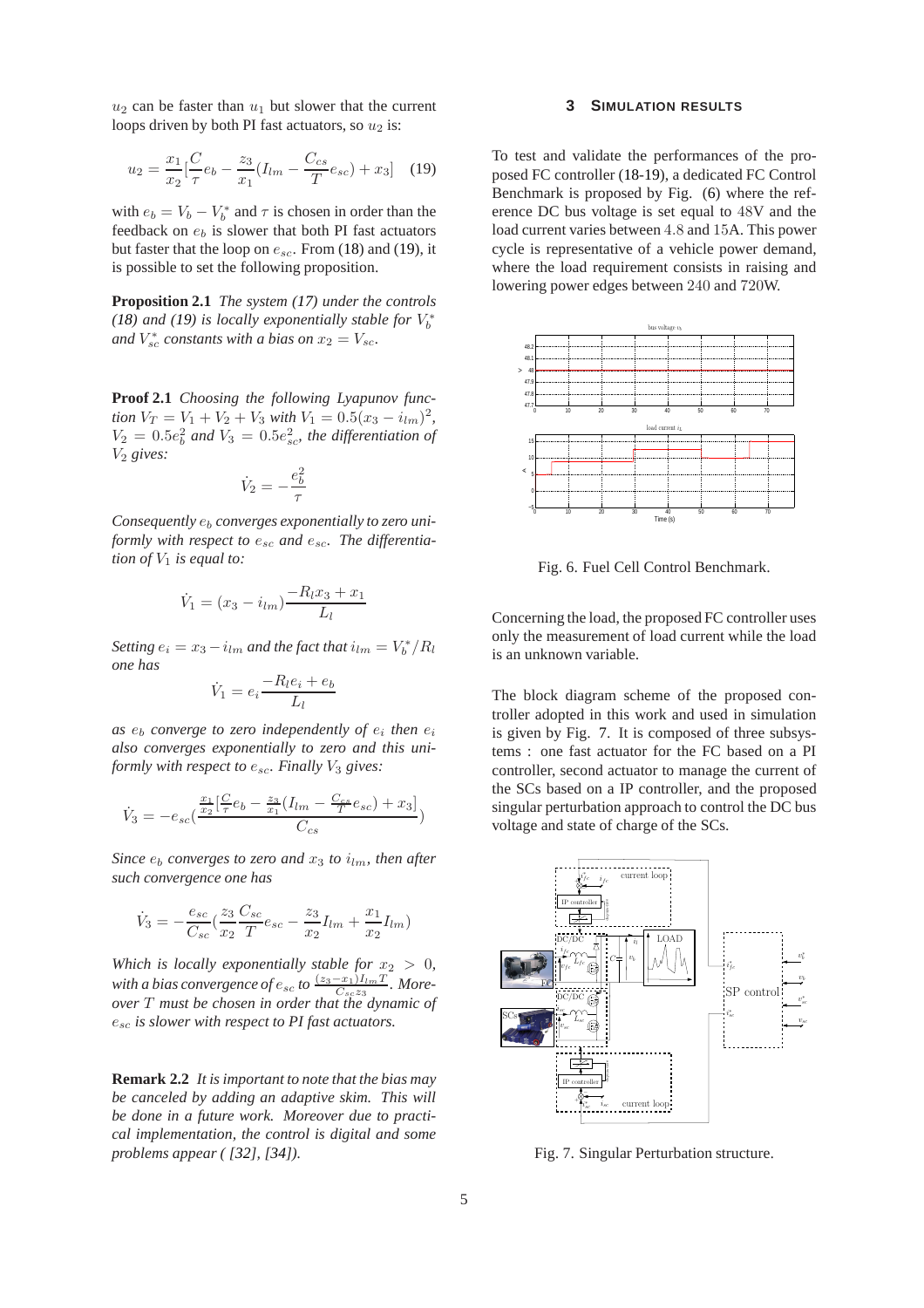Fig. [\(8\)](#page-6-12) shows the response of the FC hybrid system according to the reference trajectories of the Benchmark (Fig. [6\)](#page-5-1). It can be remarked that a very good tracking of the DC bus (Fig. [8.](#page-6-12)a) is ensured by the proposed fast controller [\(19\)](#page-5-0) with a smooth response of the FC current<sup>[1](#page-6-13)</sup> (Fig. [8.](#page-6-12)e) during fast power demands of the load (Fig. [8.](#page-6-12)c) so as to maintain the FC state of health. Moreover, the energy balance is well achieved, characterized by a SC voltage (Fig. [8.](#page-6-12)b)) value reaching the desired set point (24V) at steady state by the proposed slow controller [\(18\)](#page-4-4).



<span id="page-6-12"></span>Fig. 8. Simulation result with an unknown load.

**Acknowledgment** This research was supported by the PEPS project "GESE : Gestion Echantillonnée des Systèmes Energétiques", 2010.

### **4. REFERENCES**

- <span id="page-6-2"></span>[1] A.F. Burke, "Batteries and ultracapacitors for electric, hybrid, and fuel cell vehicules," *Proceedings of the IEEE*, Vol. 95, no 4, pp. 806- 820, April 2007.
- <span id="page-6-3"></span>[2] J. Larminie, A. Dicks, "Fuel cell systems explained," John Wiley & Sons Ltd, second edition, ISBN 0-470-84857-X, 2003.
- <span id="page-6-0"></span>[3] P. Thounthong, S. Raël, B. Davat, "Energy management of fuel cell/battery/supercapacitor hybrid power source for vehicle applications," *Journal of Power Sources*, Vol. 193, Issue 1, pp. 376-385, Agu. 2009.
- <span id="page-6-1"></span>[4] P. Corbo, F. Migliardinia, O. Veneri,"PEFC stacks as power sources for hybrid propulsion

systems," *International Journal of Hydrogen Energy*, Vol. 34, Issue 10, pp. 4635-4644, May 2009

- <span id="page-6-4"></span>[5] D. Hissel, C. Turpin, S. Astier, L. Boulon, et all, "A review on existing modeling methodologies for PEM fuel cell systems," *Fundamentals and developments of fuel cells cenference*, FDFC, 2008.
- <span id="page-6-11"></span>[6] V. Paladini, T. Donateo, A. de Risi, D. Laforgia, "Super-capacitors fuel-cell hybrid electric vehicle optimization and control strategy development," *Energy Conversion and Management*, Vol. 48, no 11, pp. 3001-3008, Nov. 2007.
- <span id="page-6-10"></span>[7] P. Rodatz, G. Paganelli, A. Sciarretta, L. Guzzella, "Optimal power management of an experimental fuel cell/supercapacitor-powered hybrid vehicle," *Control Engineering Practice*, Vol. 13, no 1, pp. 41-53, Jan. 2005.
- <span id="page-6-5"></span>[8] P. Thounthong, S. Raël, B. Davat, "Supercapacitors as an energy storage for fuel cell automotive hybrid electrical system," *IEEE Industrial Electronics Magazine*, Vol. 3, no. 1, Mar. 2009.
- <span id="page-6-6"></span>[9] Z. Jiang, L. Gao, M.J. Blackwelder, R.A. Dougal, "Design and experimental tests of control strategies for active hybrid fuel cell/battery power sources," *Journal of Power Sources*, Vol. 130, pp. 163-171, 2004.
- <span id="page-6-7"></span>[10] M. Cacciato, F. Caricchi, F. Giuhlii, E. Santini, "A critical evaluation and design of bidirectional DC/DC converters for supercapacitors interfacing in fuel cell applications," *IEEE Industry Applications Conference*, IEEE IAS 2004, Vol. 2, pp. 1127-1133, Oct. 2004.
- <span id="page-6-9"></span>[11] T. Azib, O. Bethoux, G. Remy, C. Marchand, "Structure and Control Strategy for a Parallel Hybrid Fuel Cell/Supercapacitors Power Source," *IEEE VPPC'09* in Dearborn, Michigan, Sept 7-11. 2009.
- <span id="page-6-8"></span>[12] M. Cacciato, F. Caricchi, F. Giuhlii, E. Santini, "A critical evaluation and design of bidirectional DC/DC converters for supercapacitors interfacing in fuel cell applications," *IEEE Industry Applications Conf., IEEE IAS'04*, Vol.2, pp. 1127-1133, Oct. 2004.
- [13] F. Giulii, M. Cacciato, "Using Super Capacitors in combination with Bi-Directional DC/DC Converters for Active Load. Management in Residential Fuel Cell Applications," *1st European. Symposium on Supercapacitors, IEEE-ESSCAP'04*, 2004.

<span id="page-6-13"></span><sup>&</sup>lt;sup>1</sup>The FC rate of change is nearly equal to  $4A/s$  (or  $10A/s$ , as for an FC example given by [\[3,](#page-6-0) [4\]](#page-6-1))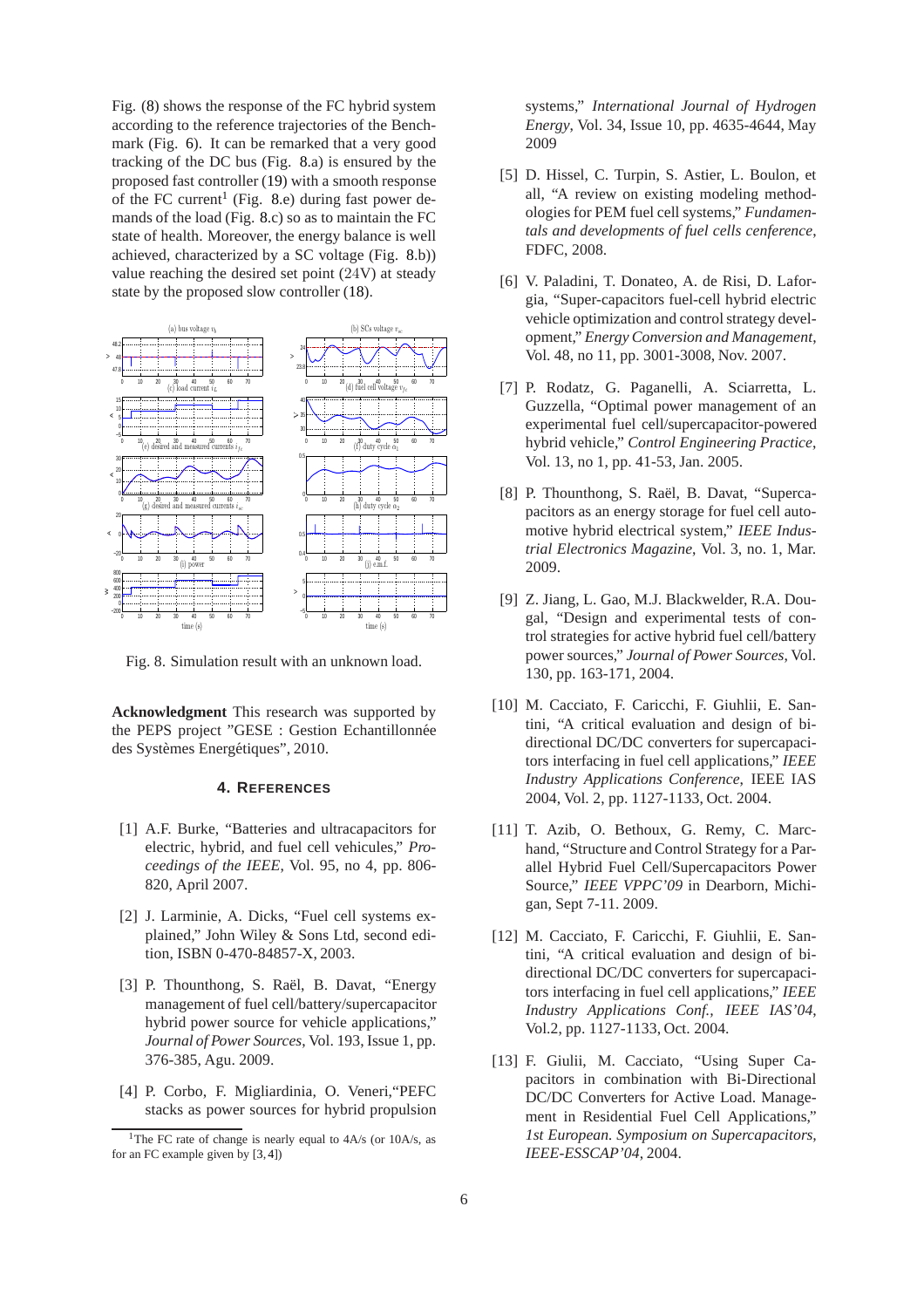- <span id="page-7-0"></span>[14] P. Thounthong, S. Raël, B. Davat, "Supercapacitors as an energy storage for fuel cell automotive hybrid electrical system," *International Journal of Electrical Engineering in Transportation*, Vol.1, No.1, 2005.
- <span id="page-7-8"></span>[15] A. Vahidi, A. Stefanopoulou, H. Peng, "Current management in a hybrid fuel cell power system : a model-predictive control approach," *IEEE Transactions on Control Systems Technology*, vol. 14, no 6, Nov. 2006.
- <span id="page-7-10"></span>[16] R. Talj, R. Ortega, M. Hilairet, "A controller tuning methodology for the air supply system of a PEM fuel-cell system with guaranteed stability properties," *International Journal of Control*, Vol. 82, Issue 9, pp. 1706-1719, Sep. 2009.
- <span id="page-7-1"></span>[17] Z. Jiang, R.A. Dougal, "A compact digitally controlled fuel cell/battery hybrid power source," *IEEE Transactions on Industrial Electronics*, Vol. 53, no 4, Aug. 2006.
- <span id="page-7-2"></span>[18] A. Hajizadeh, M. Aliakbar Golkar, "Intelligent power management strategy of hybrid distributed generation system," *Electrical power and energy systems*, Vol. 29, pp. 783-795, 2007.
- <span id="page-7-3"></span>[19] M.C. Kisacikoglu, M. Uzunoglu, M.S. Alam, "Load sharing using fuzzy logic control in a fuel cell/ultracapacitor hybrid vehicule," *International Journal of Hydrogen Energy*, Vol. 34, pp. 1497-1507, 2009.
- <span id="page-7-4"></span>[20] S. Caux, J. Lachaize, M. Fadel, P. Shott, L. Nicod, "Modelling and control of a Fuel Cell System and Storage Elements in transport applications," *Elsevier, Journal of Process Control*, Vol. 15, pp.481-491, 2005.
- <span id="page-7-5"></span>[21] M. Becherif, "Passivity-based control of hybrid sources : fuel cell and battery,"  $11^{th}$  *IFAC Symposium on Control in Transportation Systems*, The Netherlands, 2006.
- <span id="page-7-6"></span>[22] A. Payman, S. Pierfederici, D. Arab-Khaburi, F. Meibody-Tabar, "Flatness based control of a hybrid system using a supercapacitor as an energy-storage device and a fuel cell as the main power source," *IEEE Industrial Electronics Conference, IECON*, pp. 207-212, Nov. 2006.
- <span id="page-7-7"></span>[23] A. Payman, S. Pierfederici, F. Meibody-Tabar, "Energy control of supercapacitor/fuel cell hybrid power source," *Energy conversion and management*, Vol. 49, pp. 1637-1644, 2008.
- <span id="page-7-9"></span>[24] A. Brahma, Y. Guezennec, G. Rizzoni, "Optimal energy management in series hybrid electric vehicles," *American Control Conference*, Vol. 1, no 6, pp. 60-64, 2000.
- <span id="page-7-16"></span>[25] J.C. Amphlett, R.M. Baumert, R.F. Mann, B.A. Peppley, P.R. Roberge, "Performance modeling of the Ballard Mark IV solid polymer electrolyte fuel cell," *Journal of Electrochemical*, 142(1), pp. 9-15, 1995.
- [26] J.T. Pukrushpan, H. Peng, A.G. Stefanopoulou, "control-oriented modeling and analysis for automotive fuel cell systems," *Transactions on ASME*, Vol. 26, pp. 14-25, Mar. 2004.
- <span id="page-7-17"></span>[27] W.H. Zhu , R.U. Payne , D.R. Cahela, B.J. Tatarchuk, "Uniformity analysis at MEA and stack Levels for a Nexa PEM fuel cell system," *Journal of Power Sources*, Vol. 128, no 2, pp. 231-238, Apr. 2004.
- <span id="page-7-11"></span>[28] P.V. Kokotovic, H.K. Khalil and J. O'Reilly, Singular Perturbation Methods in control: Analysis and design. *Academic Press*, New York, 1986.
- <span id="page-7-14"></span>[29] A.N. Tikhonov, A.B. Vasil'eva and V.M. Volosov, Ordinary differential equations. *In E. Roubine, editor, Mathematics Applied to Physics*, pp 162-228, Springer-Verlag New York 1970.
- <span id="page-7-13"></span>[30] A.B. Vasil'eva, Asymptotic behavior of solutions to certain problems involving nonlinear differential equations containing a small parameter multipling the highest derivatives, *Rusian Math. Surveys* 18, pp 13-18, 1963.
- <span id="page-7-15"></span>[31] R. Marino, High-gain feedback in non-linear control systems, *International Journal of Control*. Vol. 42, pp. 1369-1385. Dec. 1985.
- <span id="page-7-18"></span>[32] F. Tiefensee, M.Hilairet, D.Normand-Cyrot, O. Bethoux, Sampled-data energetic management of a fuel cell/capacitor system, *Proc. IEEE-VPPC-Vehicle Power and Propulsion Conference*, Lille; 2010.
- <span id="page-7-12"></span>[33] H. Khalil, Nonlinear systems, 2nd edition, *Printice-Hall*, Upper-Saddle River, 1996.
- <span id="page-7-19"></span>[34] J.P Barbot, M. Djemai, S. Monaco and D. Normand-Cyrot, Analysis and control of nonlienar singularly perturbed systems under sampling. *Control and Dynamcs Systems*, vol. 79, pp 203-246, 1996.
- [35] E. Shchepakina, V. Sobolev, Integral manifolds, canards and black swans, *Nonlinear Analysis* 44 (2001) 897-908.